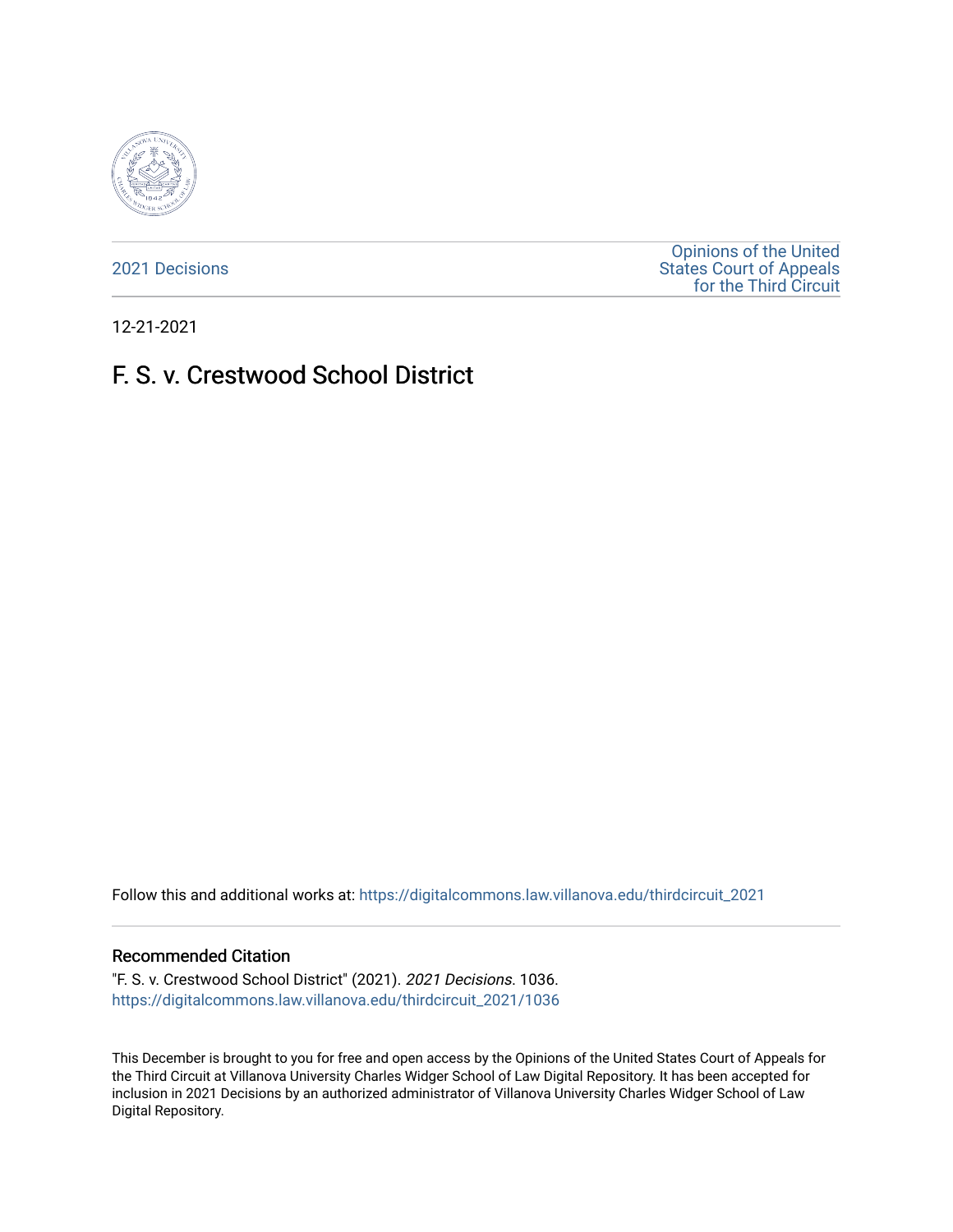## **NOT PRECEDENTIAL**

## UNITED STATES COURT OF APPEALS FOR THE THIRD CIRCUIT

\_\_\_\_\_\_\_\_\_\_\_\_\_

No. 20-3321 \_\_\_\_\_\_\_\_\_\_\_\_\_

F. S., by and through her Parent, Pamela Scarano, Appellant

v.

CRESTWOOD SCHOOL DISTRICT; KERRI FEY, individually and in her official capacity as Head Cheerleading Coach of Crestwood School District

\_\_\_\_\_\_\_\_\_\_\_\_\_\_

On Appeal from the United States District Court for the Middle District of Pennsylvania (D.C. Civil No. 3-19-cv-01593) District Court Judge: Honorable Malachy E. Mannion

Submitted Pursuant to Third Circuit L.A.R. 34.1(a) on September 24, 2021

\_\_\_\_\_\_\_\_\_\_\_\_\_\_

\_\_\_\_\_\_\_\_\_\_\_\_\_\_

Before: MCKEE, RESTREPO and ROTH, *Circuit Judges*

(Opinion filed: December 21, 2021)

\_\_\_\_\_\_\_\_\_\_\_\_\_\_\_\_\_\_\_\_\_\_\_

OPINION\* \_\_\_\_\_\_\_\_\_\_\_\_\_\_\_\_\_\_\_\_\_\_\_

<sup>\*</sup> This disposition is not an opinion of the full Court and pursuant to I.O.P. 5.7 does not constitute binding precedent.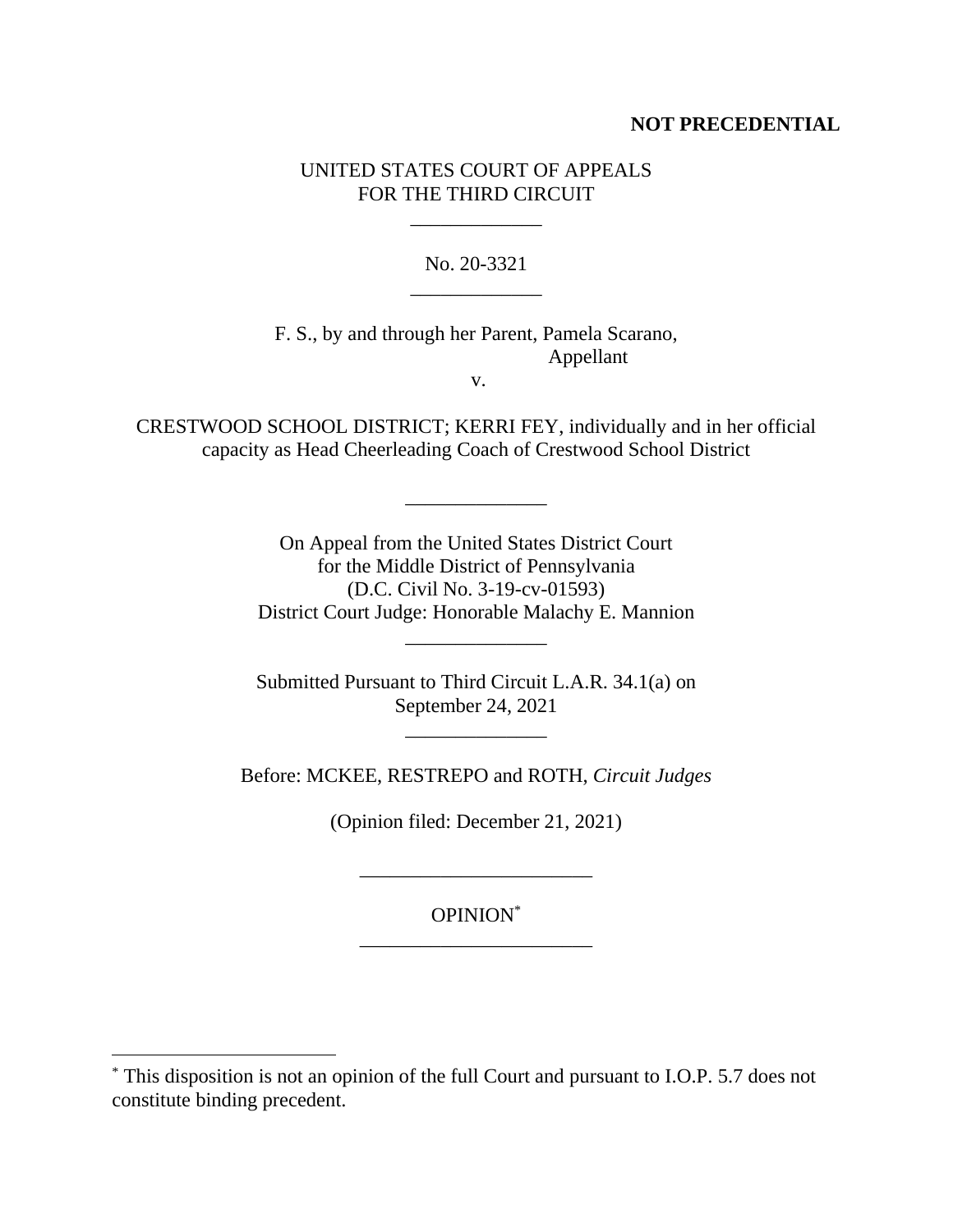McKEE, *Circuit Judge*.

F.S., by and through her mother, challenges the District Court's dismissal of her claims under § 504 of the Rehabilitation Act and § 1983 of the Civil Rights Act. The District Court dismissed for lack of subject matter jurisdiction. The District Court held F.S.'s claims were subject to § 1415(*l*) of the Individuals with Disabilities Education Act, which requires a claimant to exhaust the statute's administrative procedures before filing a civil action.<sup>1</sup> Although we are sympathetic to the claims F.S. brought and, if her allegations are proven, believe that she may well have been treated unfairly, we must nevertheless affirm the District Court's order for the reasons set forth below and as explained in the District Court's very well-reasoned Memorandum Opinion.

#### **I.**

The IDEA serves "to ensure that all children with disabilities have available to them a free appropriate public education that emphasizes special education and related services designed to meet their unique needs and prepare them for further education, employment, and independent living."<sup>2</sup> A school's obligation to provide a free appropriate public education (FAPE) includes not only academic instruction but also a variety of supportive services, including transportation, therapeutic, recreational, and social services, among many others.<sup>3</sup>

<sup>1</sup> *F. S. v. Crestwood Sch. Dist.*, No. CV 3:19-1593, 2020 WL 6445985, at \*4 (M.D. Pa. Nov. 3, 2020).

 $2$  20 U.S.C. § 1400(d)(1)(A).

<sup>3</sup> *See id.* § 1401.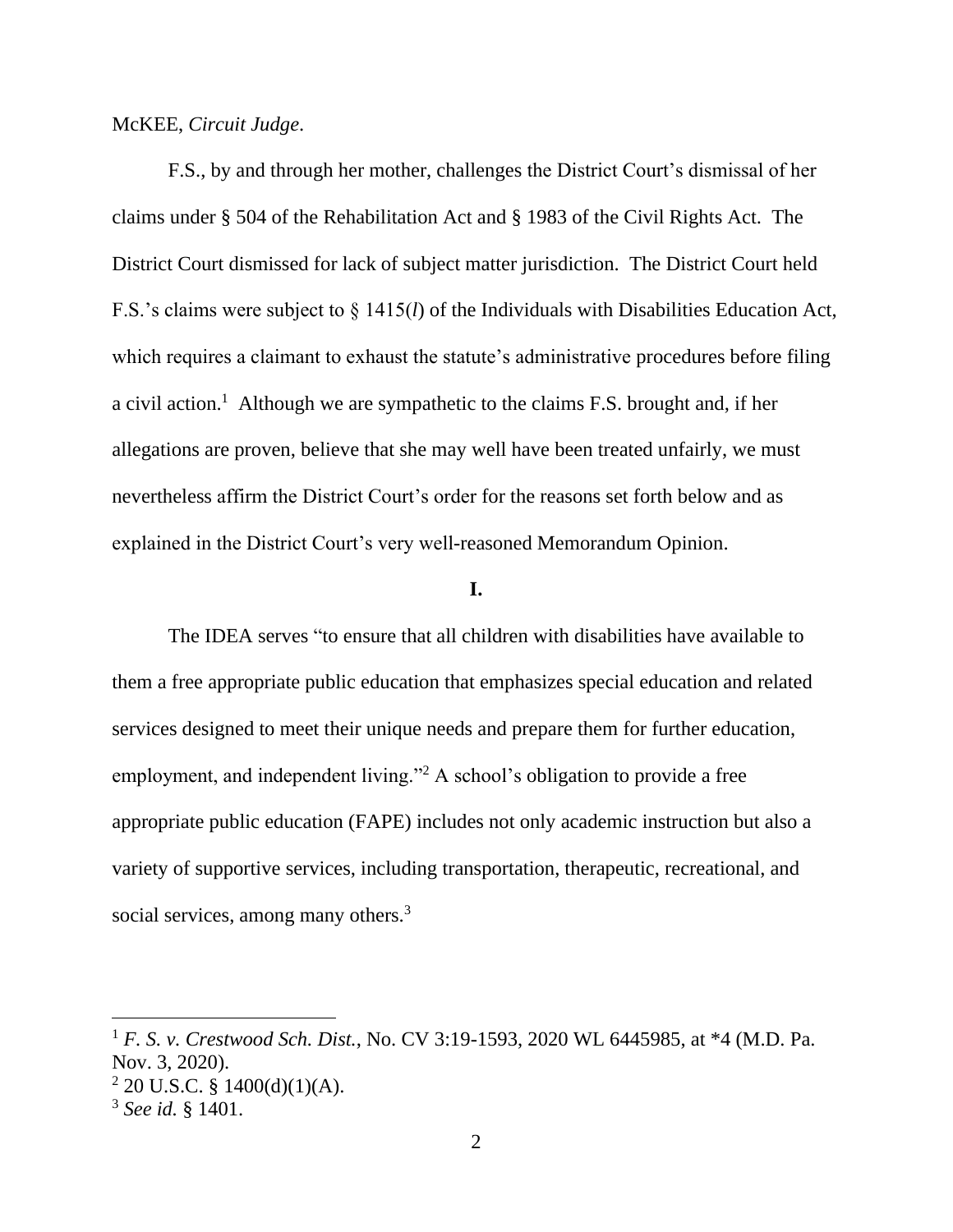Section 1415 of the IDEA outlines the required administrative procedures a child must pursue when seeking relief for a school's denial of their right to a FAPE. <sup>4</sup> Because a school's FAPE obligations often overlap with other laws protecting the rights of children with disabilities, § 1415(*l*) prescribes the interaction between such laws and the procedural requirements of the IDEA. Thus, before a claimant can pursue a civil action under the ADA, the Rehabilitation Act, or other laws protecting the rights of children with disabilities, they are required to exhaust  $\S 1415$ 's administrative procedures when relief is also available under the IDEA.<sup>5</sup>

Relief is available under the IDEA when the "gravamen" of a plaintiff's complaint is the denial of a FAPE.<sup>6</sup> *Fry v. Napoleon Community Schools* held that in discerning whether a claim concerns the denial of FAPE, courts shall evaluate the "substance, not surface" of the complaint.<sup>7</sup>

*Fry* offers two clues that courts should consider when evaluating the gravamen of a complaint. The first consists of a pair of hypothetical questions that when answered in the negative, suggest the claim concerns the denial of a FAPE: "[C]ould the plaintiff have brought essentially the same claim if the alleged conduct had occurred at a public facility that was *not* a school—say, a public theater or library? And . . . could an *adult* at the school—say, an employee or visitor—have pressed essentially the same grievance?"<sup>8</sup> The

 $4$  *Id.* § 1415(c)–(g).

<sup>5</sup> *Id.* § 1415(*l*).

<sup>6</sup> *Fry v. Napoleon Cmty. Sch.*, --- U.S. ----, 137 S. Ct. 743, 752, 197 L. Ed. 2d 46 (2017). 7 *Id.* at 755.

<sup>8</sup> *Id.* at 756.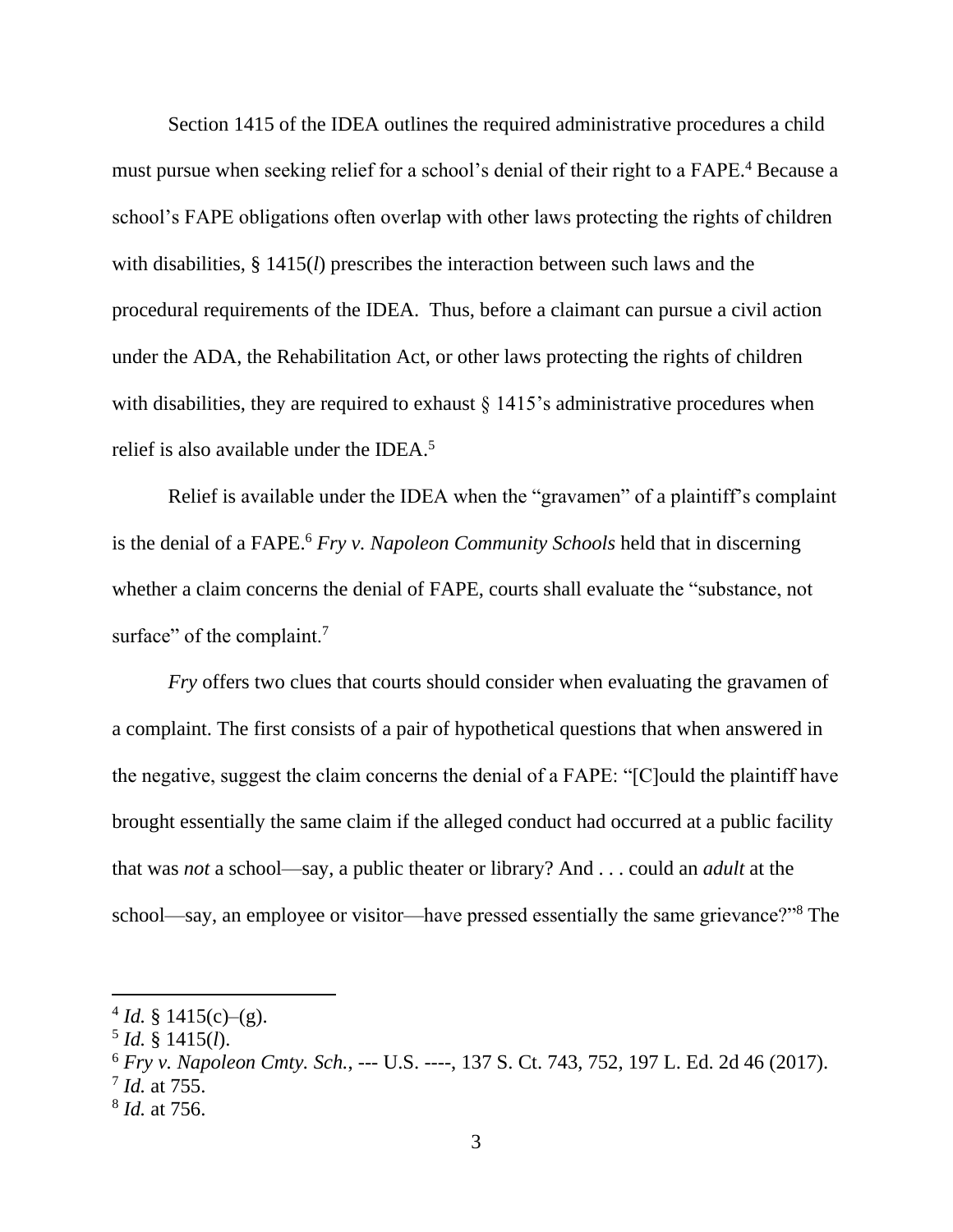second clue to consider is the history of proceedings. "[P]rior pursuit of the IDEA's administrative remedies will often provide strong evidence that the substance of a plaintiff's claim concerns the denial of a FAPE, even if the complaint never explicitly uses that term."<sup>9</sup>

The Crestwood School District's "cheerleading program is 'not selective' insofar as no 'cuts' are made to those wishing to participate."<sup>10</sup> The task before us, therefore, is to determine whether F.S.'s claims—that Defendants' disability-based discrimination forced her to cease participating in the school's cheerleading program—essentially constitute the denial of a FAPE. We exercise plenary review of the District Court's order granting Defendant's motion to dismiss for lack of subject matter jurisdiction.<sup>11</sup>

### **II**.

#### **A.**

We first conclude the gravamen of F.S.'s claims concern the denial of a FAPE and are thus subject to the IDEA's administrative requirements. Under the *Fry* framework, as well as our own analysis in *Wellman v. Butler Area School District*, claims that could "not have occurred outside the school setting and that a nonstudent could not (and would not) have 'pressed essentially the same grievance'" concern the denial of a FAPE.<sup>12</sup> That is the case here. A "mostly identical complaint" to the one F.S. filed in the District Court

<sup>9</sup> *Id.* at 757.

<sup>10</sup> *Crestwood Sch. Dist*., 2020 WL 6445985, at \*1.

<sup>11</sup> *Goldman v. Citigroup Glob. Mkts. Inc.*, 834 F.3d 242, 249 (3d Cir. 2016).

<sup>12</sup> *Wellman v. Butler Area Sch. Dist.*, 877 F.3d 125, 133 (3d Cir. 2017) (quoting *Fry*, 137 S. Ct. at 756).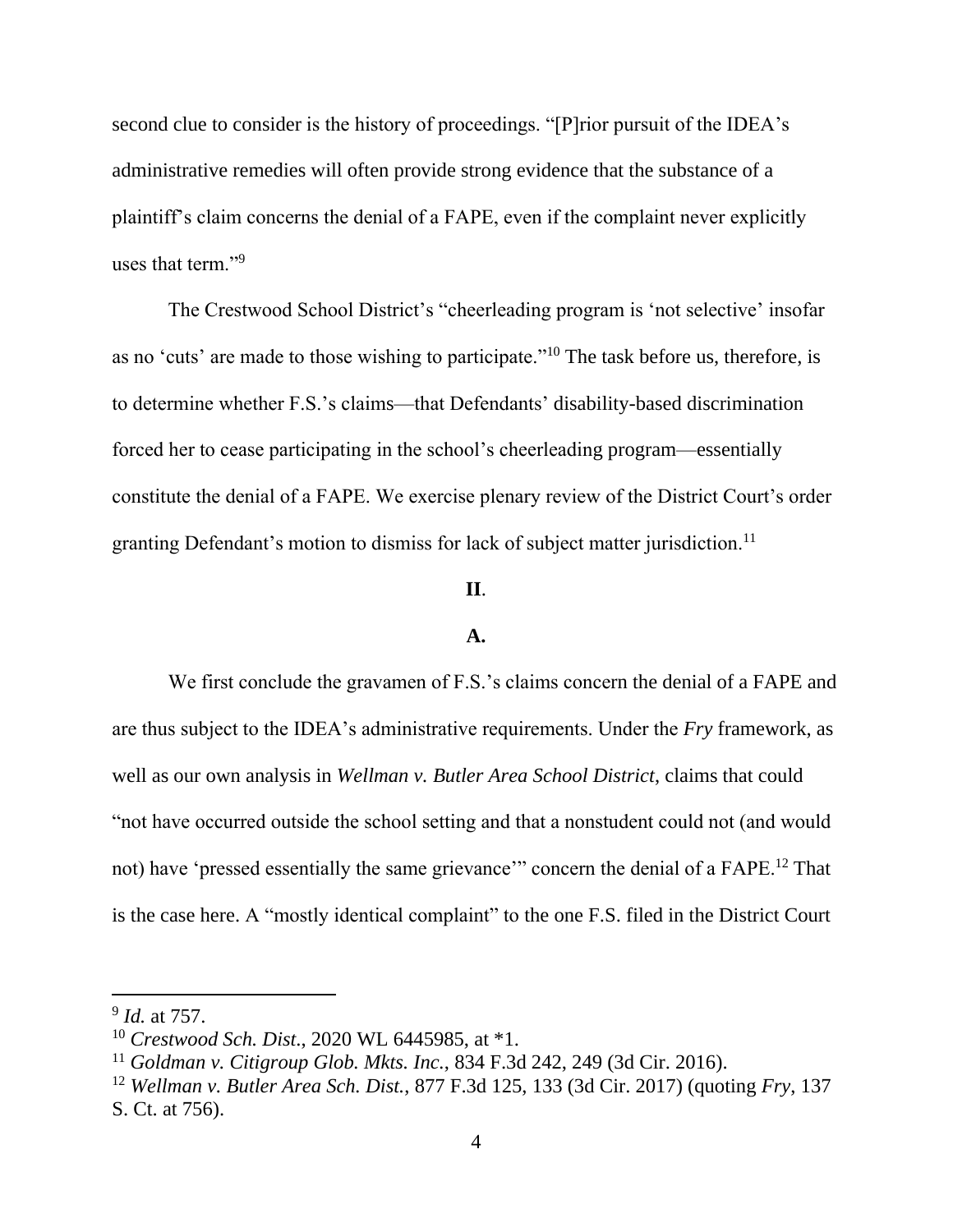could not be brought against a public facility, nor could an adult visitor or employee of the school bring such a claim.<sup>13</sup> Instead, Defendants' alleged conduct excluded F.S. from participation in the school's cheerleading program, thus denying her the FAPE they are required to provide under the IDEA.

Certainly, the ability to participate in extracurricular activities, such as cheerleading, is a part of a child's educational experience.<sup>14</sup> Indeed, a student may well believe involvement in such activities is more rewarding and fulfilling than the more doctrinal aspects of an education. We doubt that many students will value time spent reading Shakespeare or studying history more than the time they devote to extracurricular activities. This is supported by the requirement that Individualized Education Programs, schools' primary vehicles in providing a FAPE, include provisions for the "participat[ion] in extracurricular and other nonacademic activities."<sup>15</sup> F.S.'s exclusion from such an activity, causing her to suffer "substantial educational and development losses . . . [and] permanent decline in her future development,"<sup>16</sup> is the denial of educational benefits and the IDEA provides the appropriate relief.

<sup>&</sup>lt;sup>13</sup> *See Fry*, 137 S. Ct. at 756 (stating that whether the gravamen of a complaint against a school concerns the denial of a FAPE can come from answering the hypothetical questions about whether a "child could file the same basic complaint . . . . And similarly, an employee or visitor could bring a *mostly identical complaint* against the school" (emphasis added)).

<sup>14</sup> *See Wellman*, 877 F.3d at 134 (holding a student's participation in football was part of his educational needs).

 $15$  20 U.S.C. § 1414(d)(1)(A)(i)(IV)(bb).

 $16$  Suppl. App. at 6.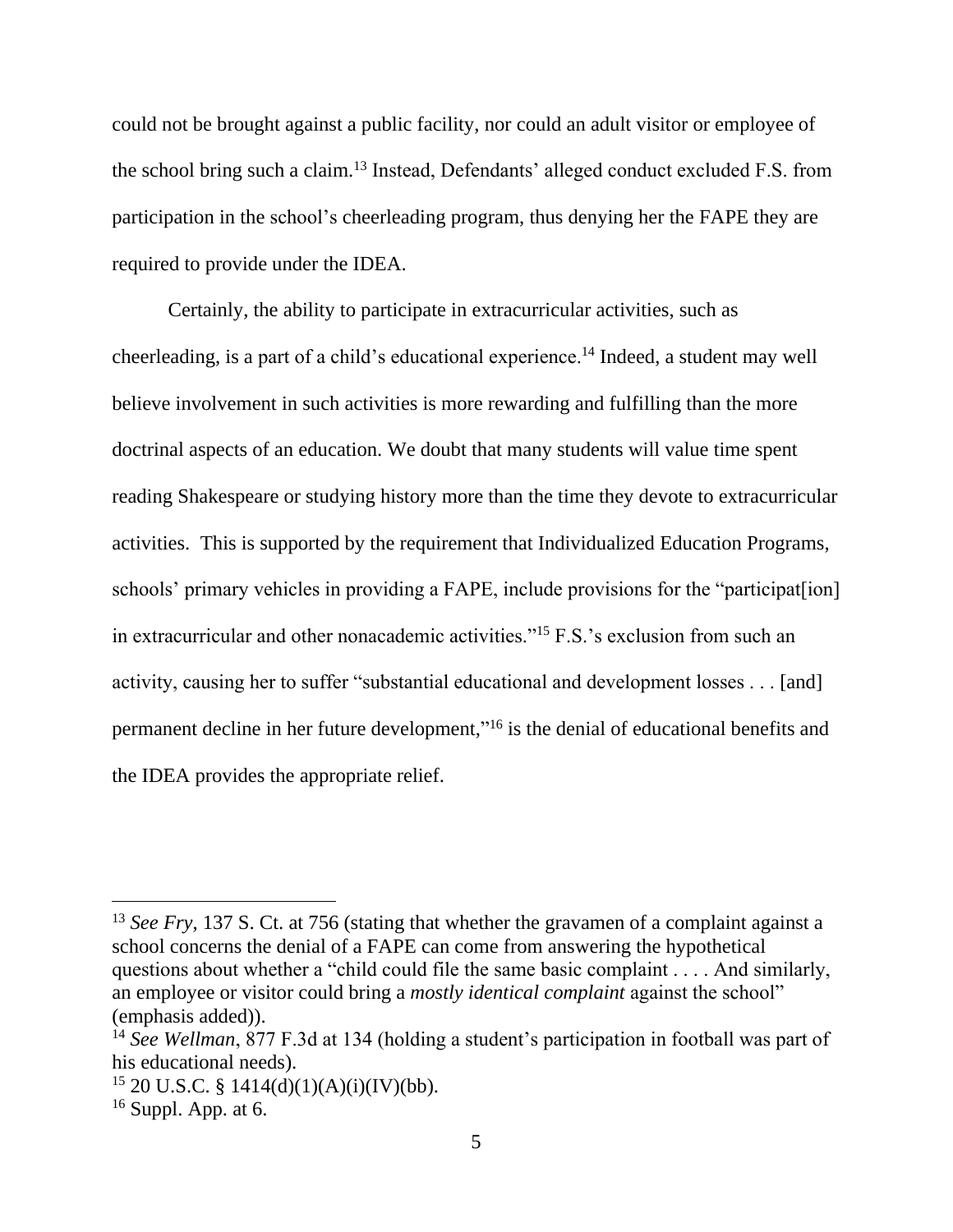This conclusion does not mean that all involvement in extracurricular activities necessarily falls within the scope of a school's FAPE requirement. Nor do we suggest that activities not enumerated in an IEP necessarily fall outside a FAPE. Although involvement in a given extracurricular activity may not implicate a FAPE, the District Court correctly held that the allegations here do not refer to any such activity. Instead, Defendants' alleged disability-based discrimination and failure to accommodate F.S.'s participation in the cheerleading program is a denial of her educational needs under the IDEA, including participation in extracurricular activities.<sup>17</sup>

Furthermore, F.S.'s choice not to pursue her claims through the IDEA's administrative process is not determinative of whether they concern the denial of a FAPE.<sup>18</sup> F.S. argues "[t]he absence of [her] prior pursuit of the IDEA's administrative remedies bolsters the determination that [her] claim does not concern denial of a FAPE."<sup>19</sup> We cannot agree. *Fry* merely required courts to consider the procedural history of a suit in order to determine if a plaintiff's midstream change of course is indicative of a strategic attempt to avoid the IDEA's exhaustion requirement.

**B.**

<sup>17</sup> *See Wellman*, 877 F.3d at 134; *S.H. v. State-Operated Sch. Dist. of Newark*, 336 F.3d 260, 264 (3d Cir. 2003) (noting that the IEP, the primary vehicle for providing a FAPE, must detail how special education services and supplementary aids "will allow the child to progress in both the general curriculum and participate in extracurricular activities"). <sup>18</sup> *See Fry*, 137 S. Ct. at 757 (noting a plaintiff's abandoned invocation of the IDEA's administrative procedures may suggest that the claim constitutes the denial of a FAPE). <sup>19</sup> Appellant Br. at 18.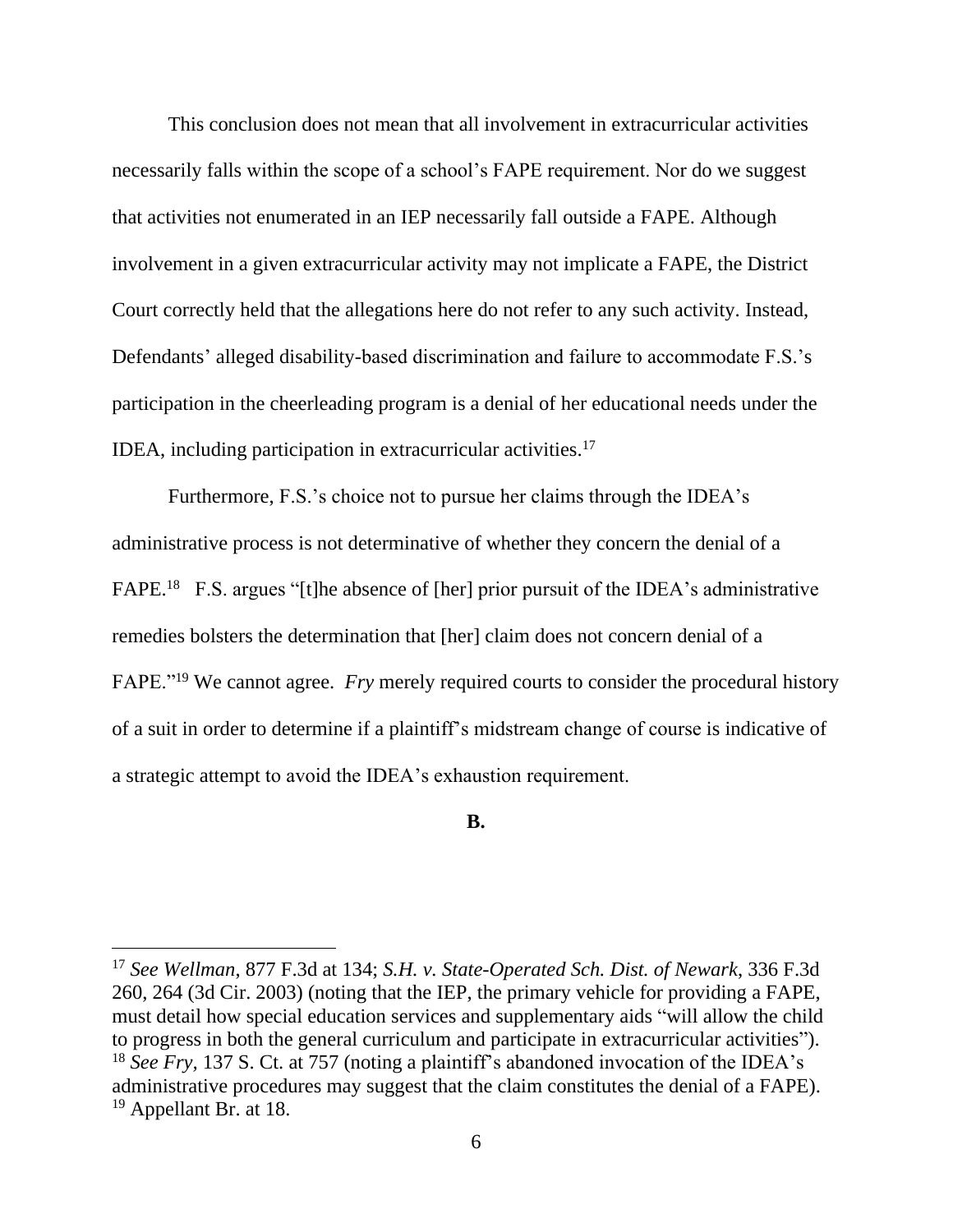We also agree with the District Court's conclusion that the inability of a hearing officer to award monetary damages does not render the administrative process futile. We realize, of course, that a claimant may avoid the IDEA's exhaustion requirement when "exhaustion would be futile or inadequate."<sup>20</sup> However, we have held that the mere inclusion of monetary damages in a claim for relief does not necessarily establish the futility that would avoid the IDEA's exhaustion requirement.<sup>21</sup> Moreover, a contrary holding would allow any plaintiff seeking relief pursuant to the IDEA to avoid the statute's exhaustion requirement merely by adding a claim for monetary relief, thus creating an exception that would eliminate the exhaustion rule.

#### **III.**

As we noted at the beginning, we are not unsympathetic to F.S.'s claims. She has alleged discriminatory conduct by the Crestwood School District that, if proven, only added to the formidable obstacles she and her parents already faced as they pursued the kind of educational experience that F.S. was clearly entitled to. However, as the District Court held, the merits of her claim simply cannot be adjudicated by a court if those claims have not first been exhausted as required by the IDEA. We therefore have no

<sup>20</sup> *D.E. v. Cent. Dauphin Sch. Dist.*, 765 F.3d 260, 275 (3d Cir. 2014).

<sup>21</sup> *See Batchelor v. Rose Tree Media Sch. Dist.*, 759 F.3d 266, 276 (3d Cir. 2014); *see also Wellman*, 877 F.3d 132–33 n.7 ("Under our precedent . . . a plaintiff's request for remedies not available under the IDEA does not remove the claim from being subject to exhaustion. Thus, Wellman's request for damages unavailable under the IDEA or in the administrative forum does not exempt his claims from the exhaustion requirement." (citation omitted)).